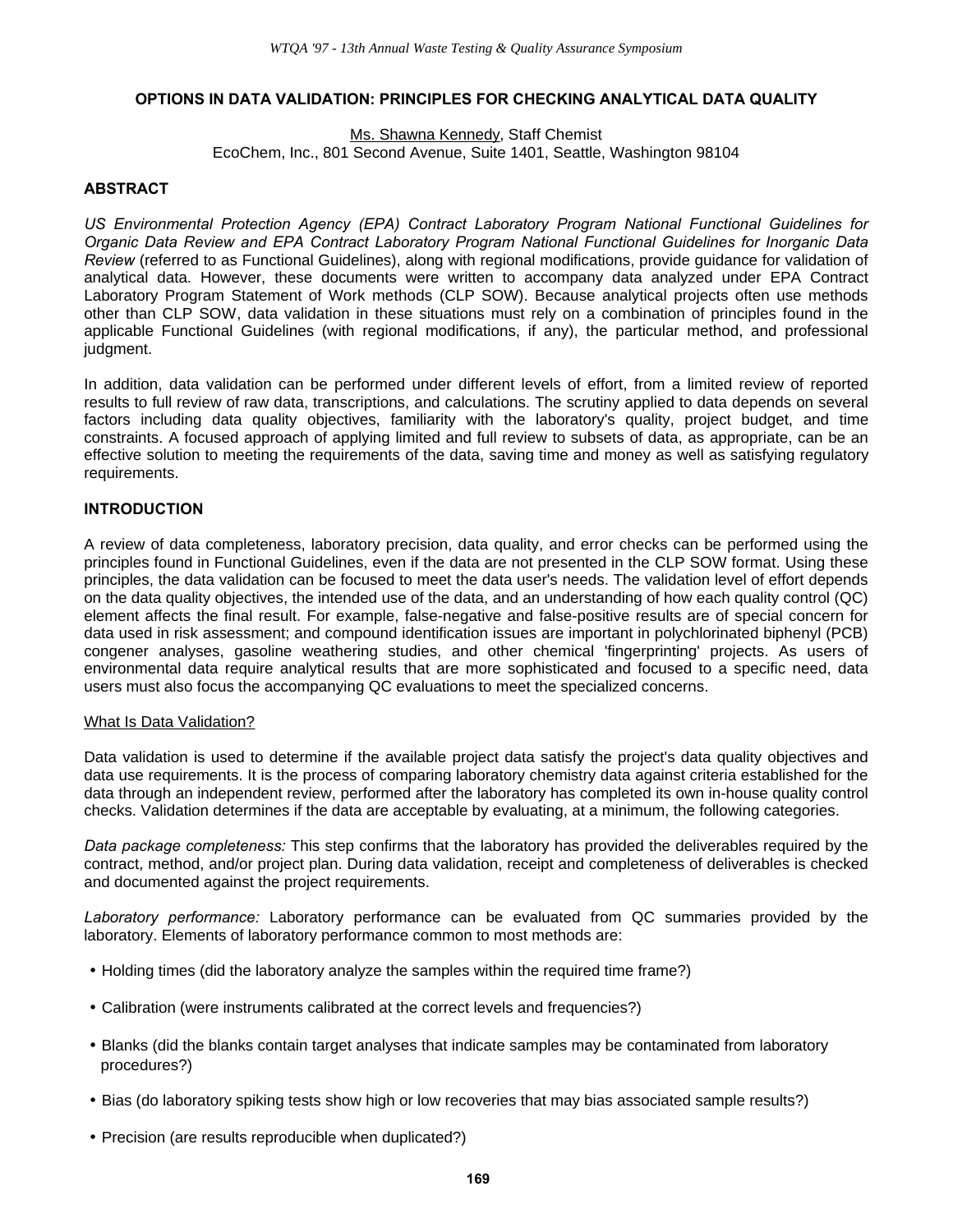• Other quality control (QC) results (did method-specific items meet the QC goals?)

*Error checks:* Checking for quantitative and qualitative error is performed using supporting instrument and source data (raw data). Data transcriptions of both sample and QC data are reviewed; analyte identifications are evaluated; and quantitation of analyte concentrations are recalculated.

After the validation is completed, qualifiers are assigned to the data points that are affected by QC outliers. Qualifiers indicate to the data user that analyte concentrations may be affected by laboratory or field contamination (in the case of blank contamination), unusable because of QC deficiencies, and/or estimated due to possible bias or reduced confidence in the results.

Functional Guidelines provides guidance for the technical review of data generated using methods found in the EPA Contract Laboratory Program Statement of Work (CLP SOW). Historically, Functional Guidelines has been applied to other methods or protocols but project- or method-specific criteria (such as regional or state requirements) are not specifically covered in Functional Guidelines.

### Data Validation Principles From Functional Guidelines

Some examples of laboratory performance principles found in Functional Guidelines that may be applied to methods other than CLP SOW methods are summarized in Table 1.

| <b>Laboratory Performance Item</b>                                   | <b>Functional Guidelines General</b><br><b>Principle</b>                                                                                                                                     | <b>Notes</b>                                                                                                                                     |
|----------------------------------------------------------------------|----------------------------------------------------------------------------------------------------------------------------------------------------------------------------------------------|--------------------------------------------------------------------------------------------------------------------------------------------------|
| <b>Blank Contamination</b>                                           | Qualify data as undetected (U) if<br>concentration in sample is less<br>than five or ten times the blank<br>concentration.                                                                   | Criteria of five or ten times the<br>blank concentration depends on<br>whether analyte is known as a<br>common laboratory contaminant<br>or not. |
| <b>Bias</b>                                                          | If recovery is low (low bias), qualify<br>both positive and not detected                                                                                                                     | Organic and Inorganic<br><b>Functional Guidelines have</b>                                                                                       |
| • Matrix Spike (pre- preparation)                                    | results as estimated (J/UJ).<br>If recovery is high (high bias),<br>qualify only positive results as<br>estimated (J). Results that are not<br>detected are not jeopardized by<br>high bias. | different guidance for spike<br>results.                                                                                                         |
| • System Monitoring Compound<br>(surrogate) Spike (post-preparation) |                                                                                                                                                                                              |                                                                                                                                                  |
| • Laboratory Control Sample (blank<br>spike)                         |                                                                                                                                                                                              |                                                                                                                                                  |
| <b>Precision</b>                                                     | If precision is poor, qualify positive<br>results as estimated (J).                                                                                                                          | Organic and Inorganic<br><b>Functional Guidelines have</b>                                                                                       |
| • Matrix Spike/Matrix Spike Duplicate                                |                                                                                                                                                                                              | different guidance for precision                                                                                                                 |
| • Laboratory Duplicate                                               |                                                                                                                                                                                              | results. Also, data may or may<br>not be qualified based on field                                                                                |
| • Field Duplicates                                                   |                                                                                                                                                                                              | duplicates.                                                                                                                                      |

## **Table 1:** Laboratory Performance Principles

### Focus And Extent Of Data Validation

Different levels of data validation can be performed using scrutiny ranging from a limited review of reported results to full review of raw data, transcriptions' and calculations. The scrutiny applied to data depends on several factors including data usage, familiarity with the laboratory's quality, and budget and time constraints. A focused approach of applying limited or full review to appropriate subsets of data can be an effective solution for meeting the project data review requirements. The two general levels of validation contain the following QC items and effort levels.

Focused data validation can emphasize efforts in a full review on items above that have the most impact on the data, and apply limited review to remaining items.